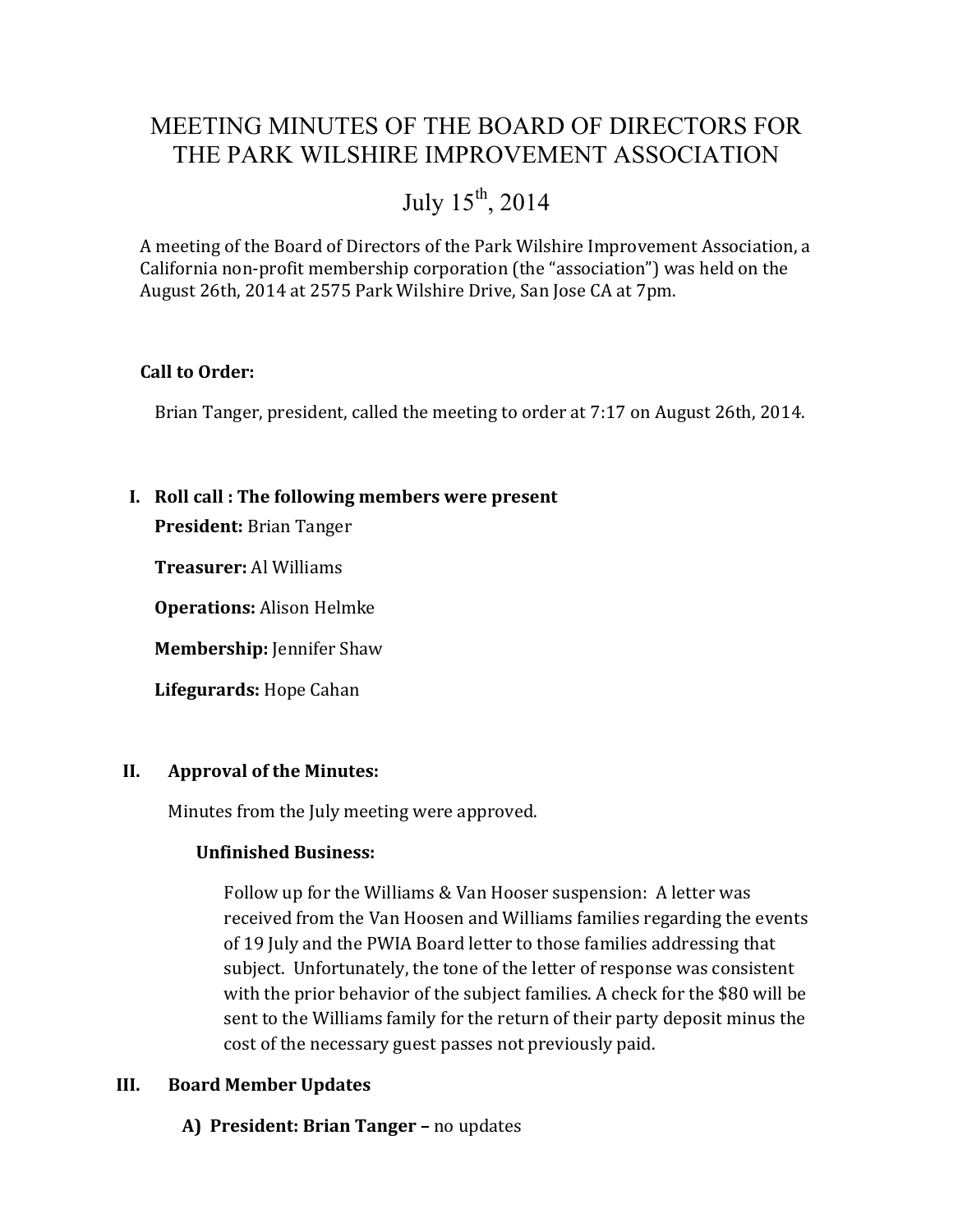**B) Pool Operations: Alison Helmke –** A normal level of repairs were done this past month. Nothing out of the ordinary to cause concern. A motion was made by Allison Helmke to have lifeguards, after Labor Day, perform duty from noon to 6pm on Saturday and Sunday only. This motion was second by Jennifer Shaw and passed by the board.

#### **C) Treasurer: Al Williams**

- The account balance is almost identical as it was at this time last year. Solid standings.

# **D) Secretary: Robyn Girard**

**-** No current report

# **E) Membership: Jennifer Shaw**

C) No current report

## **F) Lifeguard Report : Hope Cahan**

D) No current report

## **G) Communications Report:**

- E) Decision to post party signs on the picnic tables did not go to the lifeguards unfortunately; hence signs have not been put out.
- **IV.** Pool Closing Date: The date for the pool to close will be determined in the Sept. meeting of the board. Pool heat will be turned off when pool utilization begins to decline substantially.

**Meeting Adjournment**: 7:53pm

Respectively Submitted,